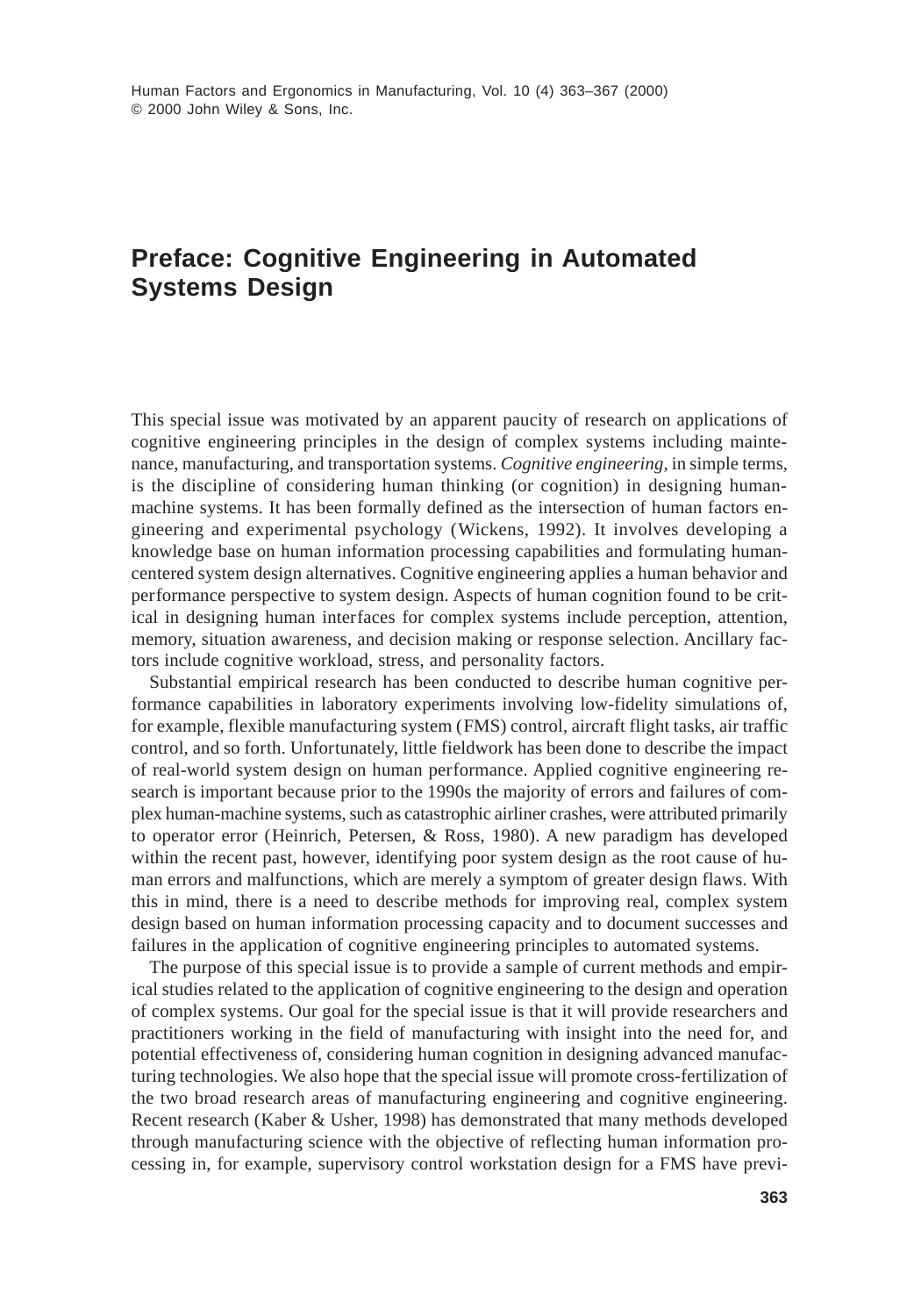ously been formulated through cognitive engineering research for dynamic control systems such as aircraft. The special issue may also serve to promote awareness among cognitive engineering researchers of similar work on going across different task domains. It is our belief that it is essential for these aspirations to be achieved for appropriate design and prescription of use of rapidly advancing manufacturing technologies.

The special issue begins with an article by C. Harvey and R. Koubek on "Cognitive, social, and environmental attributes of distributed engineering collaboration," which discusses the influence of engineering design task characteristics, new collaborative design technologies, and group development and dynamics on engineering collaboration. Harvey and Koubek translate these effects into a model and method for understanding and facilitating group engineering collaborations. The article provides a starting point for validating a model of collaborative, distributed engineering design.

The next two research articles in the special issue are primarily empirical in nature and describe experiments with the objective of relaying the impact of advanced automation technologies on human cognition and performance in complex systems control. The second article in the issue, by N. Ward, focuses on, "Automation of task processes," and presents investigations of human performance in interacting with intelligent transportation systems including automobiles with automated cruise control, automated steering control keeping the vehicle in the center of a lane, and automated route guidance devices. This article is motivated by the need for human safety, efficiency, and comfort in working with increasingly sophisticated advanced automation technologies. The potential deleterious effects of these devices on human driving performance are detailed, including reduced situation or system awareness and responsiveness to critical events (impending collisions), due to the operator being removed from the vehicle control loop. Ward primarily describes automation-induced decrements in situation awareness, or human awareness of environmental information relevant to successful task performance (driving), the meaning of that information in the specific task context, and the ability to predict the future state of the environment and system (the driving environment and automobile; Endsley, 1988). The article establishes the importance of considering these effects as part of a formal engineering design protocol in order to maximize the benefits of automation. The article features a framework and methodology for this process. Ward relates his work to the manufacturing domain.

In the next article in the special issue, "Design of automation for telerobots and the effect on performance, operator situation awareness and subjective workload," D. Kaber, E. Onal, and M. Endsley discuss the need to empirically validate the hypothesized effectiveness of different degrees of human-automation interaction in complex systems control for optimizing performance during normal operating conditions and failure modes. They review literature on taxonomies of levels of automation developed by considering human and technological capabilities for performance in various contexts, including automobile navigation with an expert system, teleoperator and telerobot (remote robot) control, and dynamic system control, in general (e.g., aircraft, air traffic management systems). The negative effects of traditional automation, that is automating as many system functions as possible and subsequently defining the human operator's role in the system, are presented including loss of operator situation awareness due to removal from system control loops. The authors present an experiment using a high-fidelity simulation of a telerobot material handling system to assess the usefulness of intermediary levels of automation between human manual control and full automation for enhancing telerobot performance and operator situation/system awareness. Kaber et al. investigated system performance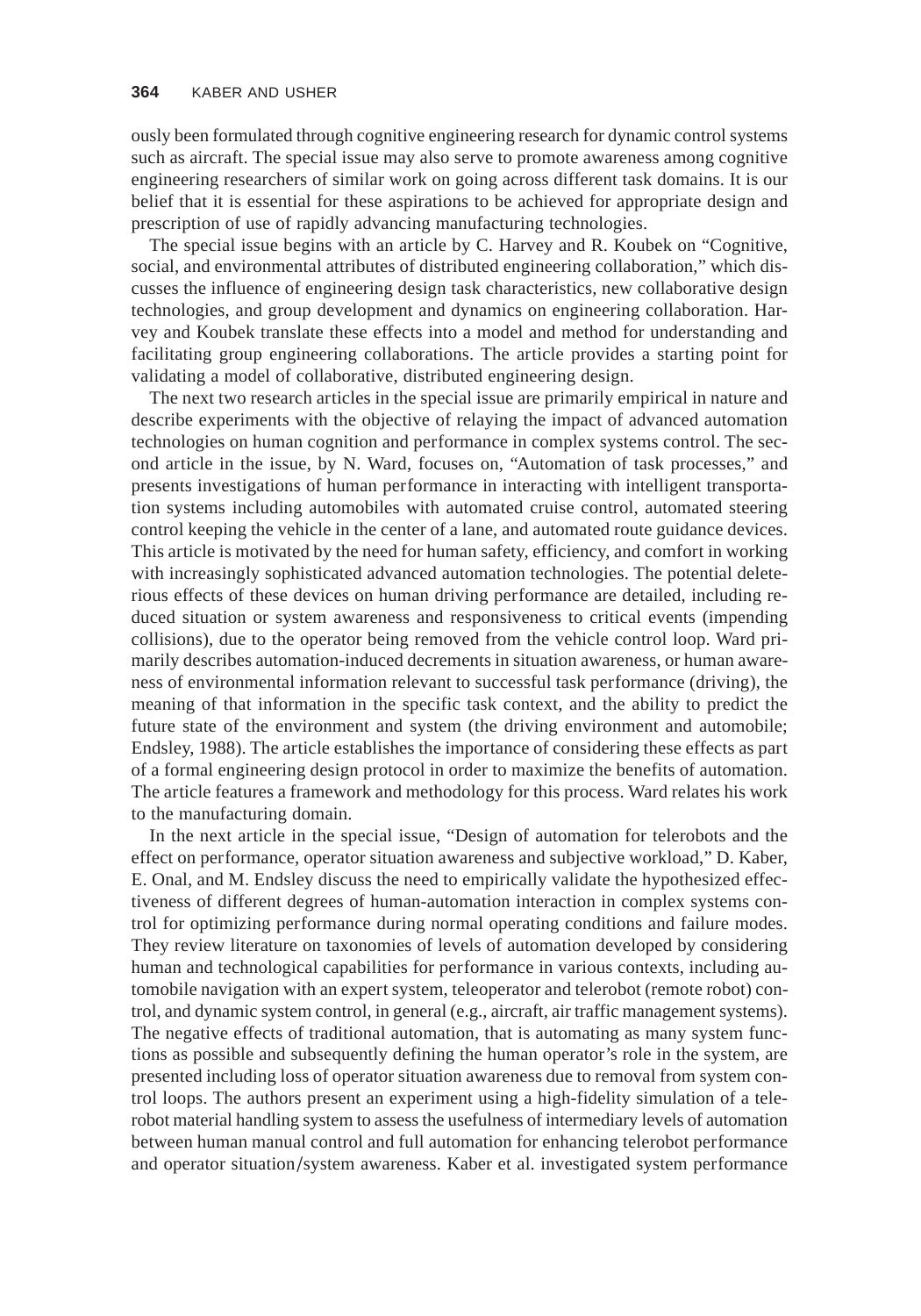under normal modes of robot control and simulated system failures. The article also presents the effect of automation of the material-handling task on human perceptions of workload. The benefits of unique telerobot system function allocations to human and automated controllers are described.

The remainder of the special issue is devoted to presentation of ergonomics research results applicable to advanced and traditional manufacturing systems design, including an article by J. Usher and D. Kaber entitled, "Establishing information requirements for supervisory controllers in a flexible manufacturing system using goal-directed task analysis." The article identifies supervisory controller information requirements for process control intervention in FMS operation. The information requirements are used as a basis for formulating general system interface content guidelines. Usher and Kaber used a form of hierarchical-task analysis to analyze FMS operator goals toward achieving planned system output including scheduling jobs to meet due dates, avoiding system bottlenecks, expediting orders, and maintaining critical system functions. This method yielded detailed information on what tasks are required of operators to meet these goals and what they need to know to perform the tasks. This study was motivated by recent dramatic technological changes in complex manufacturing systems and changes in the role of human operators in controlling the systems. Specifically, the work was targeted at the challenge of ensuring that new advanced manufacturing technology interfaces are supportive of human performance in machine system control.

Following this article, the special issue presents a basic human factors study by A. Chan, A. Courtney, and K. So on hand-control and dial-display design relevant to manufacturing system interfaces. The article is an excellent counterpoint to Usher and Kaber's writing, which offers general supervisory control interface information content design guidelines. Both articles are intended to provide interface design guidance to optimize the flow of information between humans and machine systems and to improve overall systems performance. Chan et al. address the challenge of considering population stereotypes in using circular indicator displays in conjunction with translatory system controls, specifically thumbwheels. They examined the preferences of Hong Kong Chinese in using horizontally and vertically oriented thumbwheels to respond to target markers presented on a dial gauge in which the initial position of a system status pointer was varied. A real-world example use of this type of technology can be found in process control interfaces in which multiple circular displays are arranged in a line and operators globally process the displays detecting deviations in the status of multiple systems from the nominal simultaneously by looking for misalignments between display pointers. This type of display could be used as a trigger to process supervisor control intervention to recover machine systems from error states. Chan et al. found robust control stereotypes for thumbwheels positioned in different planes to be dependent upon initial positions of pointers in dial displays. They provided specific design recommendations for thumbwheel controls.

In the final article in the special issue, J. Sauer, B. Zimolong, and S. Ingendoh address the need to reconsider the role of computer-numerical controlled (CNC) machine operators in organizations today. Their consideration of this role is similar to Usher and Kaber's discussion of historical changes in the role of FMS operators. Sauer et al. offer that as advanced manufacturing technology progresses one would expect the operator's job to require less skill. However, given the trend of companies today to utilize a more holistic approach to quality management, the contrary has been found to be true. That is, the operator plays a more important role in improving the efficiency of the manufacturing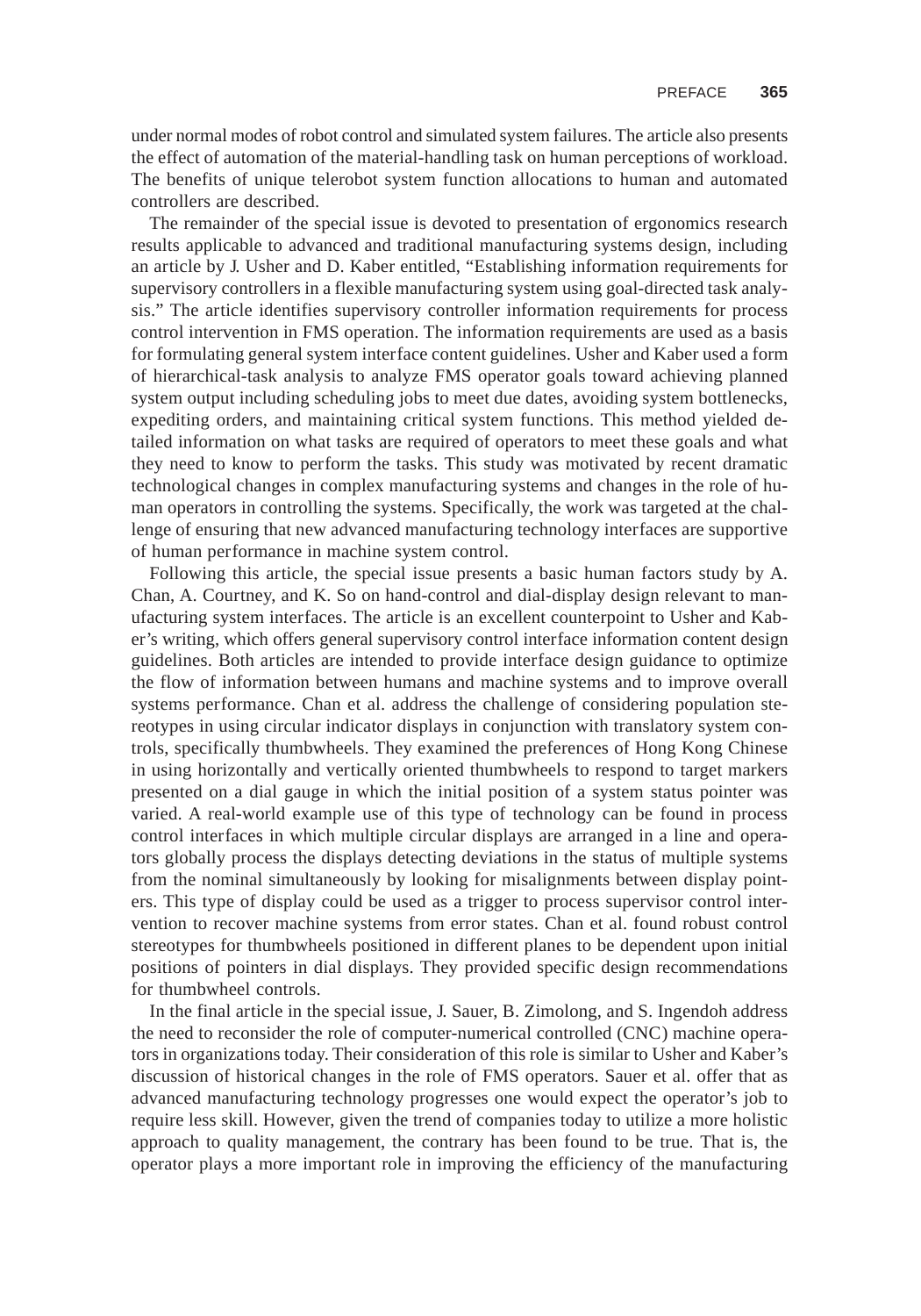process and its contribution to quality management. This article presents the results of a study whereby qualitative methods are employed to gather information from six advanced mechanical engineering organizations located in Germany. The authors explore the role of the operator and its interaction with other functional areas within the organization, all within the context of quality management. Based on these results, the article makes recommendations concerning redesign of the operator's job.

We thank the editor of *Engineering Design and Automation*, Hamid R. Parsaei, and the editors of the *International Journal of Human Factors in Manufacturing*, Waldemar Karwowski and Gavriel Salvendy, for providing us with the opportunity to make a contribution to the publication of cognitive engineering research and their support during the development of this special issue. I (Kaber) also thank my coeditor, John Usher, for assuming responsibility for handling the review of the article I authored to ensure the integrity of the journal review process and to maintain the anonymity of the reviewers. As well, we thank Waldemar Karwowski for handling the review of the paper John Usher and I coauthored.

A total of 12 manuscripts was submitted for this special issue, with topics including cognitive engineering in system maintenance training protocol design, cognitive engineering in air traffic control system design, human-automation communication in aircraft cockpits, human factors in automated traffic incident detection system design, user issues in web browser interface design, and design of passive controllers for robot motion control based on human motion patterns. Through a great deal of editorial review, several of these articles were not selected to appear in this publication based on relevance to the topic of the special issue. The majority of articles were accepted for publication; however, many manuscript resubmissions were not made after initial reviews were completed.

We are indebted to the outstanding assistance provided by all reviewers of the published and unpublished manuscripts. The reviewers were Clint A. Bowers, Hugh David, John V. Draper, Mica R. Endsley, Eileen B. Entin, Peter A. Hancock, Craig M. Harvey, Debra G. Jones, Richard J. Koubek, Emrah Onal, Victor A. Riley, S. Armida Rossiles, Nicholas J. Ward, and Jeffrey C. Woldstad. Their careful reviews and editorial suggestions improved the scientific rigor and clarity of communication in the special issue.

Finally, we thank the authors for submitting their research articles. We greatly appreciated their patience and the professional responses to revisions we asked them to make. Cognitive engineering is becoming increasingly critical in the design of human-machine systems as substantial advancements are made in the development of automation technologies. It is crucial that we consider the human in the automated systems design process to prevent potential system errors and failures. We hope that this special issue will encourage increased research and application of cognitive engineering methods and principles in manufacturing research.

> DAVID B. KABER North Carolina State University JOHN M. USHER Mississippi State University

## **REFERENCES**

Endsley, M.R. (1988). Design and evaluation for situation awareness enhancement. In Proceedings of the Human Factors Society 32nd Annual Meeting (pp. 97–101). Santa Monica, CA: Human Factors and Ergonomics Society.